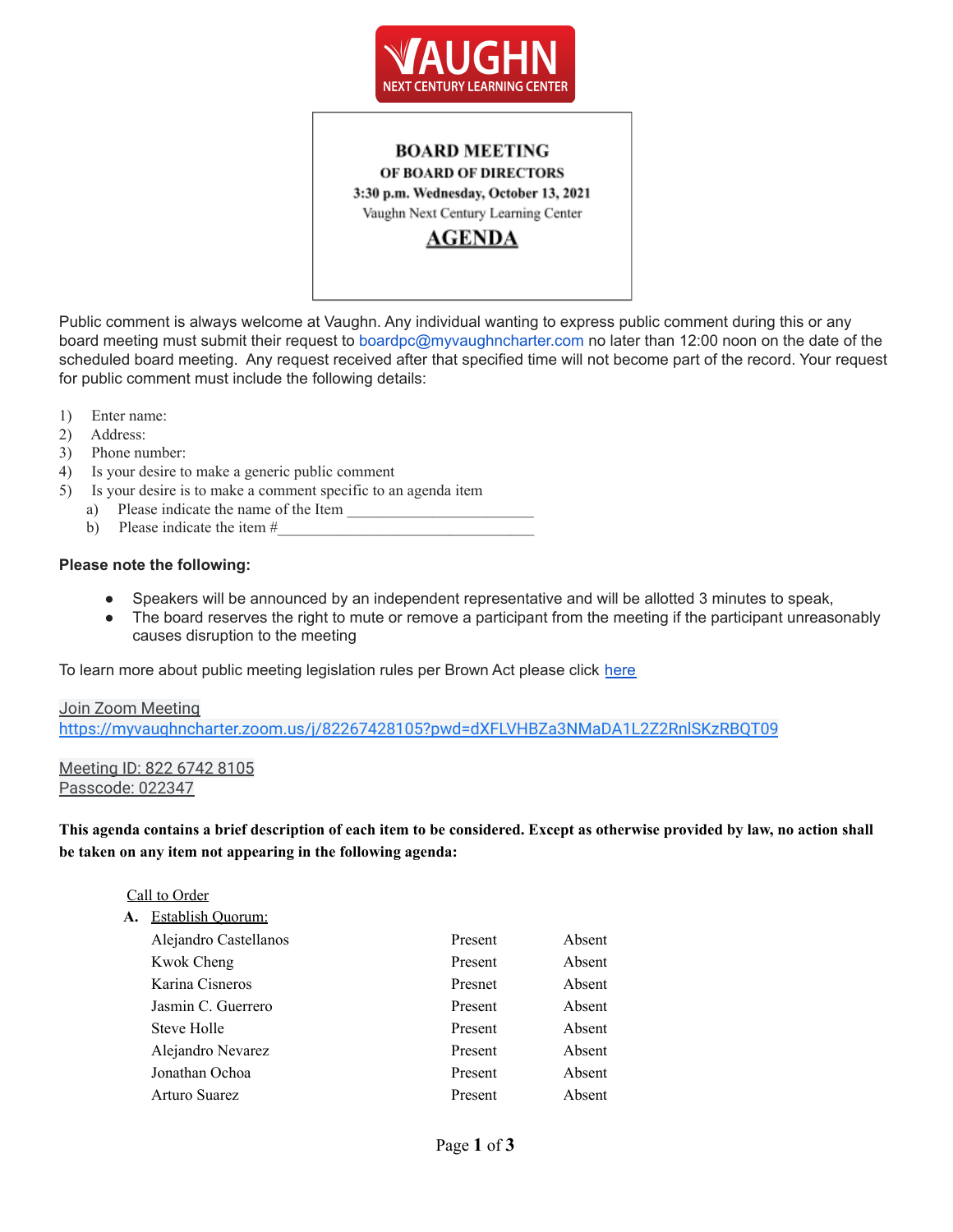| Advisory Student Members (non-voting) |         |        |  |  |
|---------------------------------------|---------|--------|--|--|
| Diana Castellanos                     | Present | Absent |  |  |
| Franco De Santiago Acero              | Present | Absent |  |  |

# **Public Comments:**

Approval of Minutes: The board is to review and approve the minutes from the September 29, 2021 board meeting.

# **Governance (30 mins)**

| G <sub>1</sub> | <b>Board of Directors: Election of New Board Member – The Board will elect a new</b><br>Board member to begin service immediately for a 3-year term (10/2021-9/2024) | Action Item        | <b>TALLY</b> |
|----------------|----------------------------------------------------------------------------------------------------------------------------------------------------------------------|--------------------|--------------|
| G <sub>2</sub> | <b>Board of Directors: Election of Officers – The Board will elect 3 Officers for the</b>                                                                            | Action Item        | <b>TALLY</b> |
|                | 2021-22 school year (President, Treasurer, Secretary)                                                                                                                |                    |              |
| G <sub>3</sub> | Resolution Approving Charter Material Revision - The Board will discuss and move                                                                                     | <b>Action</b> Item | <b>TALLY</b> |
|                | to approve a resolution approving Charter material revision to be submitted to LAUSD.                                                                                |                    |              |
| G <sub>4</sub> | Chief Executive Officer Report (Mr. Fidel Ramirez)- The Board will receive a report                                                                                  | Information        |              |
|                | of the school's progress by the CEO                                                                                                                                  | Item               |              |

# **Business and Operations ( 30 mins)**

| B1             | <b>Fiscal Matter: Elementary and Secondary School Emergency Relief III (ESSER III)</b><br><b>Funds) Expenditure Plan</b> – The Board will act on the approval of the finalized<br>Expenditure Plan (total \$9,820,101) that addresses learning loss impacted by the<br>COVID-19 pandemic.                                                                                                                                                                                                                              | Action Item                | <b>TALLY</b> |
|----------------|------------------------------------------------------------------------------------------------------------------------------------------------------------------------------------------------------------------------------------------------------------------------------------------------------------------------------------------------------------------------------------------------------------------------------------------------------------------------------------------------------------------------|----------------------------|--------------|
| B <sub>2</sub> | <b>Fiscal Matter: New Construction of Literacy &amp; Nutrition Center (LNC)</b> – The<br>Board will receive information from DSA Architects related to the construction plan<br>approved by the Department of State Architect (DSA). The Board will review<br>construction schedule and budget and will move to authorize Vaughn's Project Manager<br>to complete the bidding process and award the bid in collaboration with LAUSD staff<br>and DSA architects per public work compliance and project specifications. | <b>Action</b> Item         | <b>TALLY</b> |
| B <sub>3</sub> | Proposed Resolution Requiring COVID-19 Vaccinations for Eligible Students-The<br>Board will discuss the recommendation and move to approve a resolution requiring<br>COVID-19 vaccinations for all students who attend in-person instruction at Vaughn<br>schools, who are 12 years of age and older.                                                                                                                                                                                                                  | <b>Action Item</b>         | <b>TALLY</b> |
| <b>B4</b>      | Fiscal Matter: Accounting and Policy Update: The Board will receive an update on<br>the integrated fiscal and accounting system, UnAudited Actuals Report and Fiscal<br>Policies.                                                                                                                                                                                                                                                                                                                                      | Information<br><b>Item</b> |              |